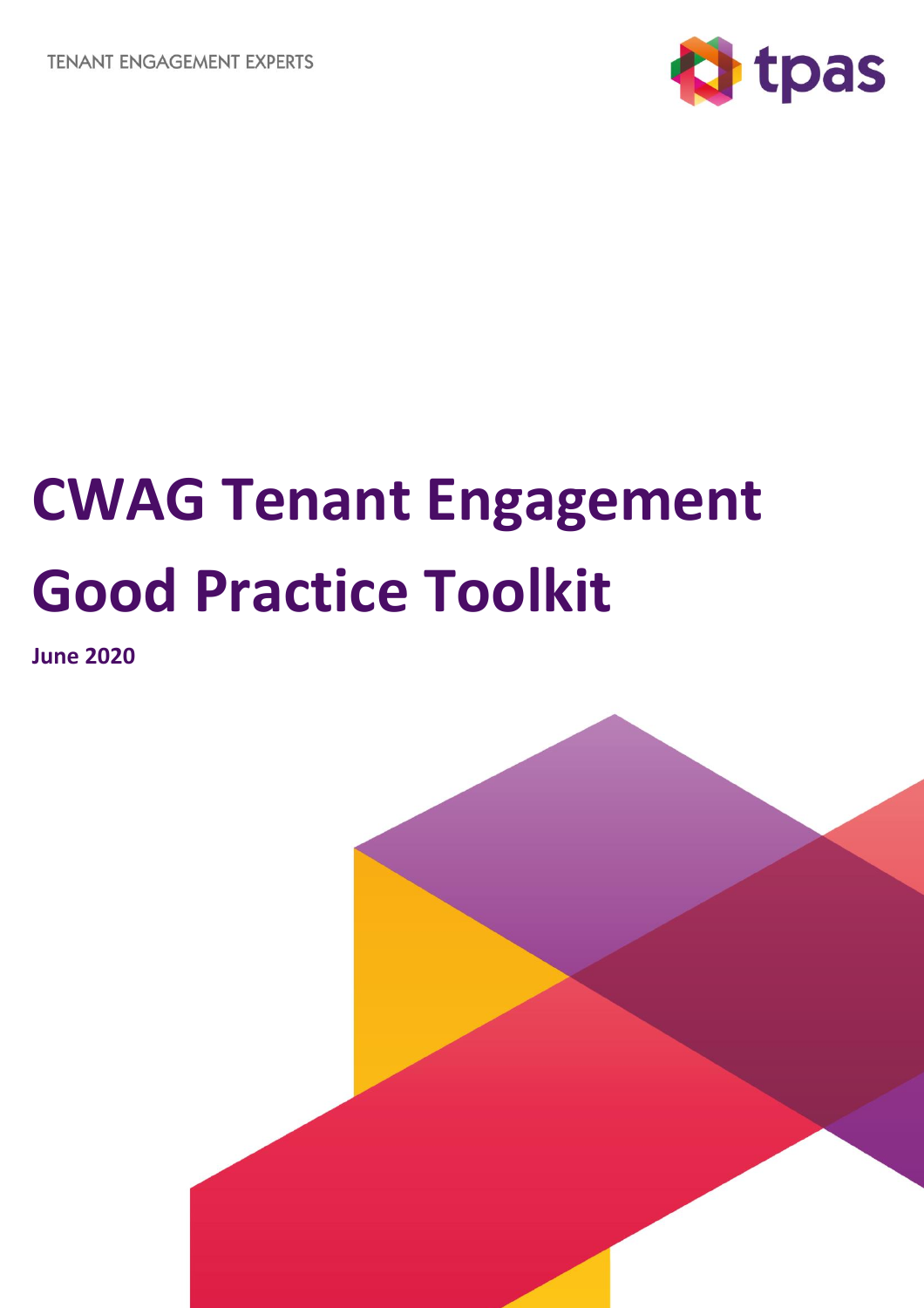

# **1. STRATEGIC OVERSIGHT**

## **Councils with ALMOs need to be assured that:**

Their ALMO meets the Regulator for Social Housing's (RSH) Regulatory Economic (where appropriate) and Consumer Standards.

#### These are:

**Economic Standards – (Where the ALMO has Registered Provider Status)**:

- Governance and Viability Standard
- Value for Money Standard
- Rent Standard

Note: Regulation on the Rent Standard is coming for all councils from April 2020 and will cover the rent charged on properties managed by the ALMO on behalf of the Council.

#### **Consumer Standards**:

- Tenant Involvement and Empowerment Standard
- Homes Standard
- Tenancy Standard Neighbourhood and Community Standard

#### **ACTIONS: Link to regulatory recommendations and relationships**

| $\Box$ ALMOs should complete an evidence-based self-assessment against all RSH Regulatory Standards and |
|---------------------------------------------------------------------------------------------------------|
| report to its Council on an annual basis                                                                |

- $\Box$  Tenants should be involved and have oversight of the self-assessment
- $\Box$  The self- assessments should highlight any areas for improvement and actions to be taken to meet the standard with target dates for completion.
- Councils should scrutinise and present the self-assessments to their Senior Leadership Team and to Elected Members
- $\Box$  Councils should consider the use of the Council's Internal Audit service to audit the self-assessments
- $\Box$  Peer reviews could be applied to gain assurance
- $\Box$  Councils should ensure that there is sufficient focus on meeting the requirements of the regulator in their Management Agreements with their ALMOs

## **2. GOVERNANCE AND DECISION-MAKING AT BOARD LEVEL**

Councils should ensure that tenants' views influence decisions and that tenant engagement is at the core of everything their ALMOs does.

The ALMO Board is responsible for ensuring that there is a robust governance framework in place and provides both strategic and operational oversight of the business.

### **ACTIONS: Link to governance and decision making at Board level**

Council's should ensure:

 $\Box$  There is a robust governance code in place within their ALMO and adherence to this is reported to both the Board and the Council via evidenced self-assessment.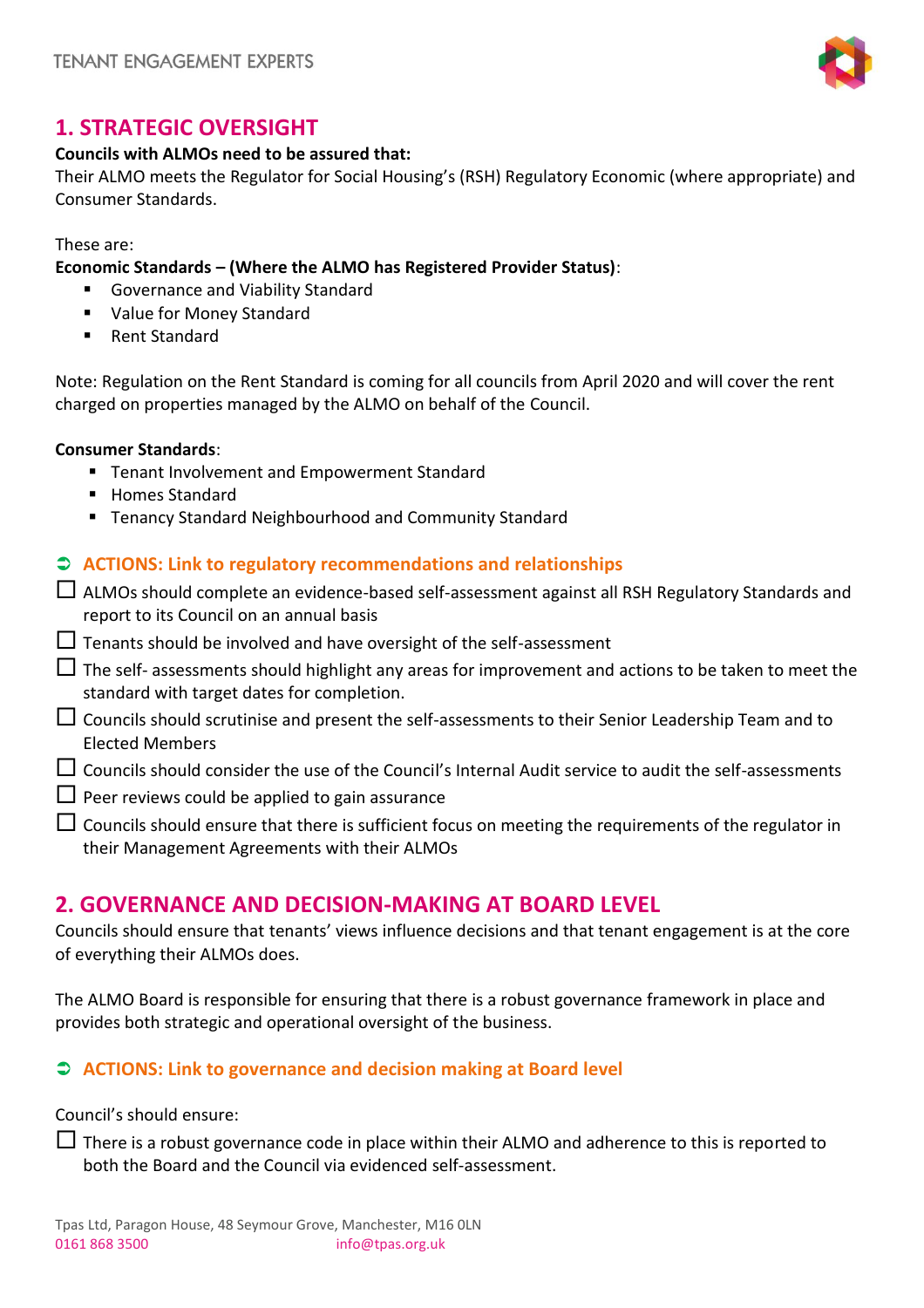

- $\Box$  That either tenants are represented on the Board or that their views are taken into account when making Board decisions.
- $\Box$  That the Board and the Executive are accessible to tenants through established mechanisms for tenants to raise issues directly with the Board.
- $\Box$  Mechanisms in place for tenants to raise issues directly with the Council, where appropriate,
- $\Box$  That Board reports evidence how tenants have influenced recommendations.
- $\Box$  That Management Agreements are reviewed to ensure there are robust requirements on their ALMO in relation to tenant engagement, which can be monitored and measured.

# **3. TENANT ENGAGEMENT STRATEGY**

 **ACTIONS: link to tenant engagement strategies and upskilling and training recommendations**

Councils need to be assured that their ALMO has:

- $\Box$  A robust Tenant Engagement Strategy (TES) in place which offers tenants a range of options/levels in which they can be involved.
- $\Box$  The TES should
	- ensure that tenants/leaseholders and communities can influence the outcomes of engagement activities and that their views are acted upon.
	- set out the LA's/ALMOs commitment, purpose and reasons for tenant engagement.
	- outline how tenants are: involved in decision making, involved in shaping services, involved in monitoring and scrutinising service delivery and policy, and, involved in the complaints process.
	- set out how the strategy will be resourced and the Council/ALMO should ensure that sufficient resources are available to deliver the strategy
	- link directly to both the Councils corporate plan/business plan and the ALMOs own Business Plan/Delivery Plan.
	- be reviewed at least every 3 years and the action plan should be reviewed and updated on a yearly basis.
- $\Box$  Councils should ensure that their ALMOs make certain that all outcomes from tenant engagement activities are monitored, measured and reported consistently and regularly.

 $\Box$  Achievements in tenant engagement should be celebrated and publicised.

## **4. CUSTOMER INSIGHT**

Customer insight enables landlords to tailor their services to their tenants. This is of particular importance in relation to keeping tenants safe in their homes.

The Council/ALMO should ensure that they know who lives in their homes.

## ○ ACTIONS: link to tenant audits and customer insight and tenant engagement within high**rise homes recommendations**

Councils should ensure that: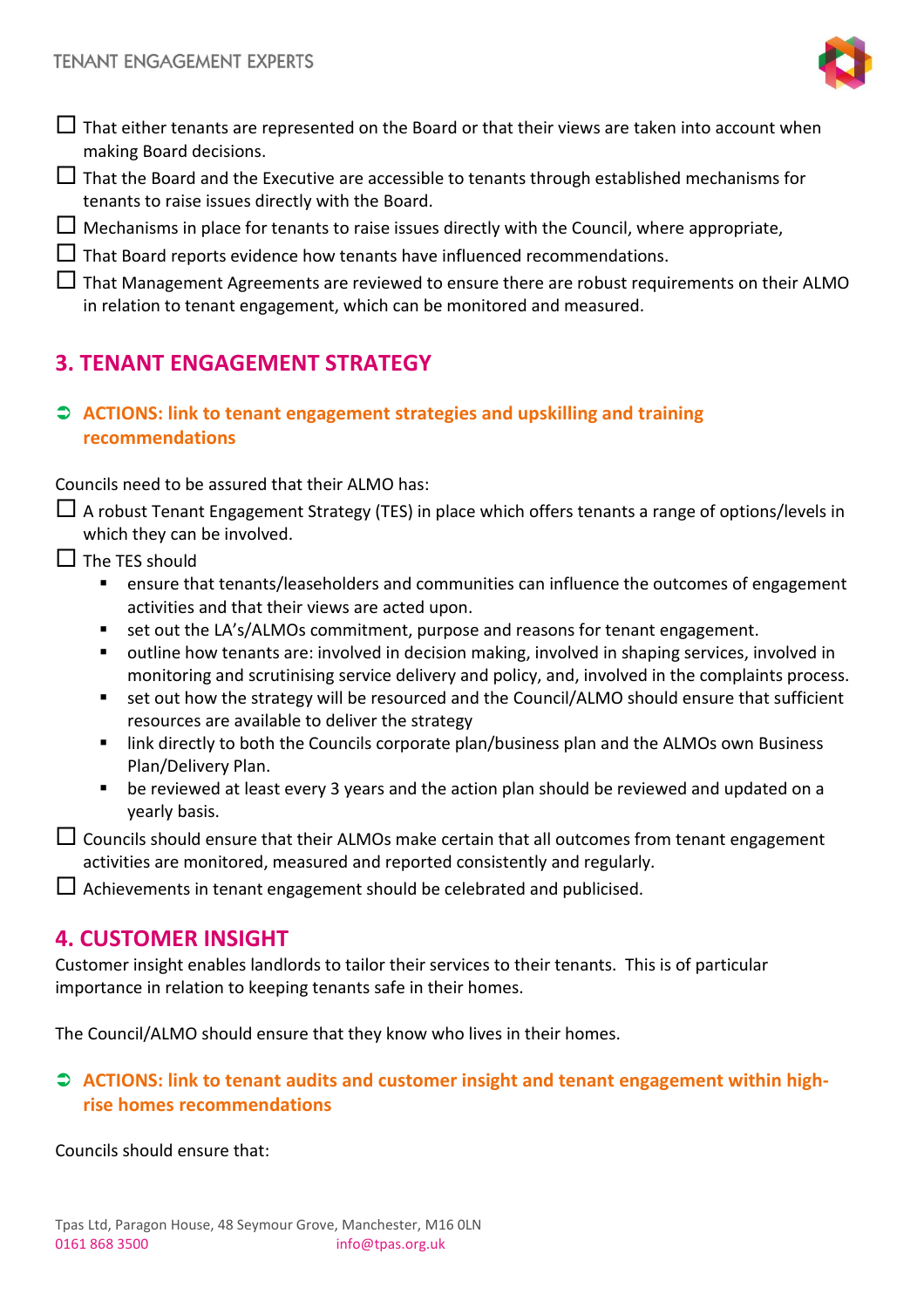

- $\Box$  Up to date tenancy audits or customer insight surveys are carried out by their ALMO, with a particular focus on vulnerable tenants who may pose a risk to themselves/to others
- $\Box$  Risk assessments are in place for all vulnerable customers especially those living in high/low rise flats or complexes with communal space
- Insight data is used intelligently to enable communication with tenants in the format of their choice, i.e. written, by post, by email or other digital mechanisms
- $\Box$  Agreements are in place to share essential data in relation to building/fire safety
- $\Box$  Councils should work with their ALMOs to ensure that the recently published fire safety recommendations from the Grenfell Inquiry are implemented without delay

## **6. COMPLAINTS**

For many tenants, the complaints system is the only way in which they come into contact with the ALMO. Although, there are some differences in relation to detail, all ALMOs operate a Complaints Policy which is in line with best practice.

## **ACTIONS: Link to complaints and tenants understanding of the ALMO recommendations**

Councils should ensure that:

- $\Box$  The complaints policy outlines how tenants can complain direct to the Council where appropriate. i.e. the complaint process has been exhausted and the tenant remains dissatisfied.
- $\Box$  The complaints policy is accessible and well publicised. i.e. on-line, in person and during all interactions with employees and other representatives of the company, including Council representatives, both Members and employees.
- $\Box$  The policy has undergone robust tenant consultation and has been agreed with tenants.
- Ideally, tenants should be involved in the complaints process e.g. a well-trained and resourced Tenants Complaints Panel is included in the process.
- $\Box$  Complaints are answered within agreed timescales and the tenant has a named contact throughout the process.
- $\Box$  Complaints are monitored for satisfaction with the process/outcomes, trend analysis and any areas of concern are researched and remedied within the ALMOs monitoring process.
- $\Box$  An annual report in relation to complaints, which outlines performance, trends and how outcomes have led to service improvements, is presented to tenants, the ALMO board and the Council.
- $\Box$  Service improvements and learning from complaints is regularly reported to tenants in tenant publications, via social media, the website and annual reports.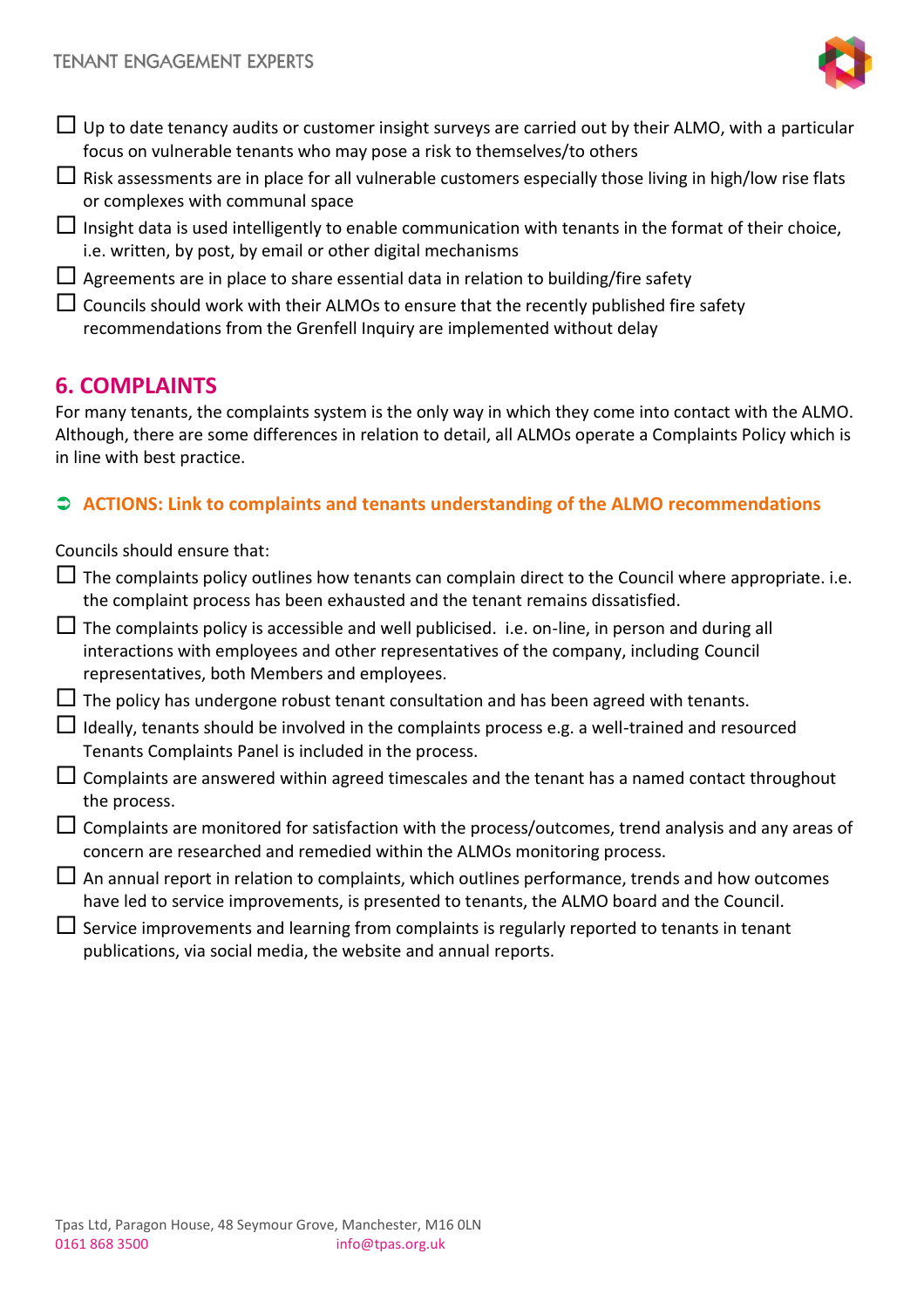

# **7. TENANT SCRUTINY**

ALMOs should have a robust tenant-led scrutiny process in place which compliments the democratic scrutiny process within Councils. Good quality and well-resourced tenant-led scrutiny can act as a vital business improvement tool and independent driver to change.

#### **ACTIONS: Link to tenant scrutiny recommendations**

Councils should ensure that:

- $\Box$  Their ALMOs have robust and well-resourced tenant-led scrutiny processes in place.
- $\Box$  They can influence what scrutiny reviews are carried out.
- $\Box$  Scrutiny offers a robust and effective mechanism for positive challenge, influence and ideally includes an independent mediation process.
- $\Box$  The tenant voice as a critical friend is heard.
- $\Box$  Scrutiny drives change increases efficiency and tenant satisfaction.
- $\Box$  Scrutiny provides evidence-based outcome focused recommendations which are adopted, delivered and monitored by the ALMO and reported back to the Council, preferably by tenant representatives.
- $\Box$  Scrutiny provides opportunities to work in partnership with tenants to ensure the delivery of excellent service.

## **8. ENGAGING EVERYONE**

Councils should ensure that their ALMOs are investing in a range of initiatives which support wide engagement.

### **ACTIONS: link to Engaging Everyone recommendations**

Councils should ensure that tenant engagement reaches all within communities, including:

- $\Box$  Older and younger people
- $\Box$  BAME communities
- $\Box$  LGBTI people
- $\Box$  People with disabilities

Most organisations across the sector are embracing digital engagement and channel shift as alternative ways to engage and communicate with tenants. Councils and ALMOs should ensure they understand the benefits and limitations of a digital approach to tenant engagement by ensuring they know their neighbourhoods and tenants' preferences and access capability.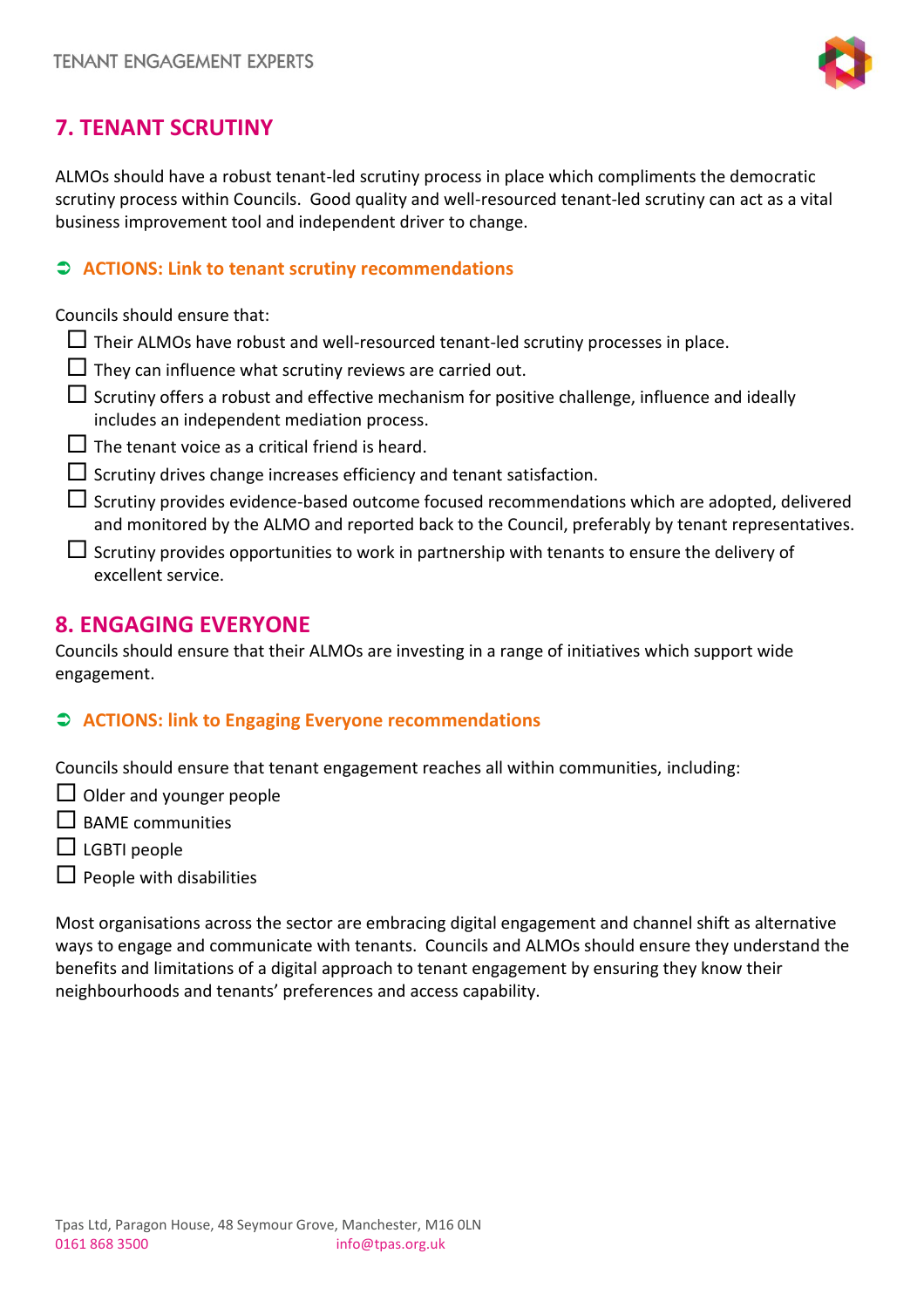

## **9. DIGITAL ENGAGEMENT**

#### **ACTIONS: Link to Engaging Everyone recommendations**

Councils should ensure that:

- $\Box$  Effective digital engagement processes are in place, including online forums, surveys, virtual groups, email communications and appropriate use of social media
- $\Box$  Their ALMO offers digital engagement as part of a wider suite of engagement tools and not a replacement for more traditional mechanisms
- $\Box$  Their ALMO is aware of tenants' preferred communication/engagement channels
- $\Box$  Digital engagement mechanisms are designed from the customer perspective
- $\Box$  They monitor their ALMOs social media traffic and responses via random sampling.
- $\square$  The effectiveness of all channels is monitored and measured

Since the tragic events of the Grenfell fire, questions continue to be raised about whether social housing tenants are adequately involved in decisions regarding their homes, with particular regard to high-rise homes.

## **ACTIONS: Link to Engaging Everyone and when can tenants go direct to the council recommendations**

#### Councils should ensure:

- $\Box$  That robust engagement processes are in place in all high-rise homes for tenants to be truly heard
- $\Box$  Such processes need to be resourced by Councils via their Management Agreements
- $\Box$  Capital/revenue funding is in place, so homes are safe and comply to Fire Safety regulations
- $\Box$  Partnerships in place between the council, the ALMO, the fire service and residents.
- $\Box$  Up to date and independent Fire Risk Assessments are in place; are published and recommendations completed in a timely manner and this process is robustly monitored
- $\Box$  That information on building and fire safety is fully accessible to all residents.
- $\Box$  That risk assessments are in place for all vulnerable residents and those with mobility issues in a form that can be shared immediately with services in case of an emergency.
- $\Box$  That evacuation plans are in place for high- and low-rise blocks
- $\Box$  Processes are in place to ensure all tenants are involved in the safety of their homes and that their views are taken into account
- $\Box$  That standards are regularly reviewed, and tenants are involved in the review process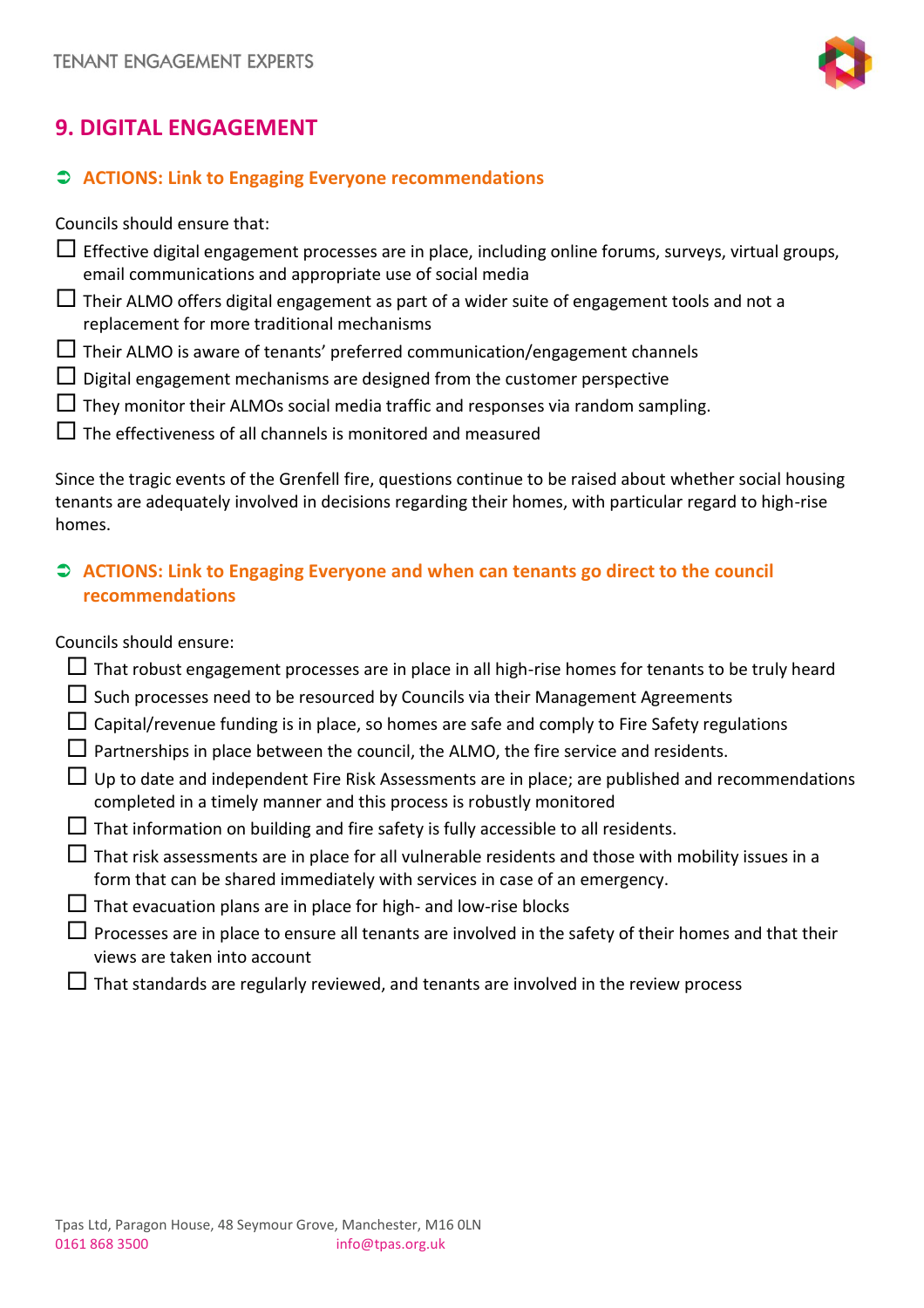

# **10. MEASURING, TARGETING AND IMPACT OF ENGAGEMENT**

This in an area reported by many Councils as an area of real challenge, particularly around an effective way to capture outcomes and report on these. Outcomes of tenant engagement should be included in the strategic plans and objectives of the Council and their ALMOs and a robust suite of metrics should be in place.

## **ACTIONS: Link to measuring outcomes and impact of engagement and Key Performance Indicators (KPIs) recommendations**

Councils should ensure:

|        | That all strategic plans are outcome focused, developed in partnership with tenants; and, are<br>monitored, delivered in a timely manner and reported to Councils                              |
|--------|------------------------------------------------------------------------------------------------------------------------------------------------------------------------------------------------|
|        | A robust suite of metrics is in place which covers all aspects of the service delivery of the ALMO.<br>Metrics should be mutually agreed between the council, the ALMO and tenants             |
|        | $\Box$ That tenant engagement metrics include service improvements and changes to quality of service,<br>Value for Money and effectiveness; satisfaction levels; increased social value/impact |
| Ш      | That tenant engagement activities are tracked, and outcomes are evaluated and publicised<br>transparently                                                                                      |
| $\Box$ | Impact assessments are carried out in relation to all tenant and community engagement/involvement<br>initiatives                                                                               |
|        | $\Box$ Tenant engagement activities result in positive change for all stakeholders, with a particular focus on<br>tenants                                                                      |
|        | Tenant engagement mechanisms are regularly reviewed and assessed for relevance, effectiveness and<br>are outcome focused                                                                       |
|        | $\Box$ Tenant engagement mechanisms enable a learning and continuous improvement culture, which links<br>to Value for Money and improvements in service delivery                               |
|        | That benchmarking and learning from others is included in processes                                                                                                                            |